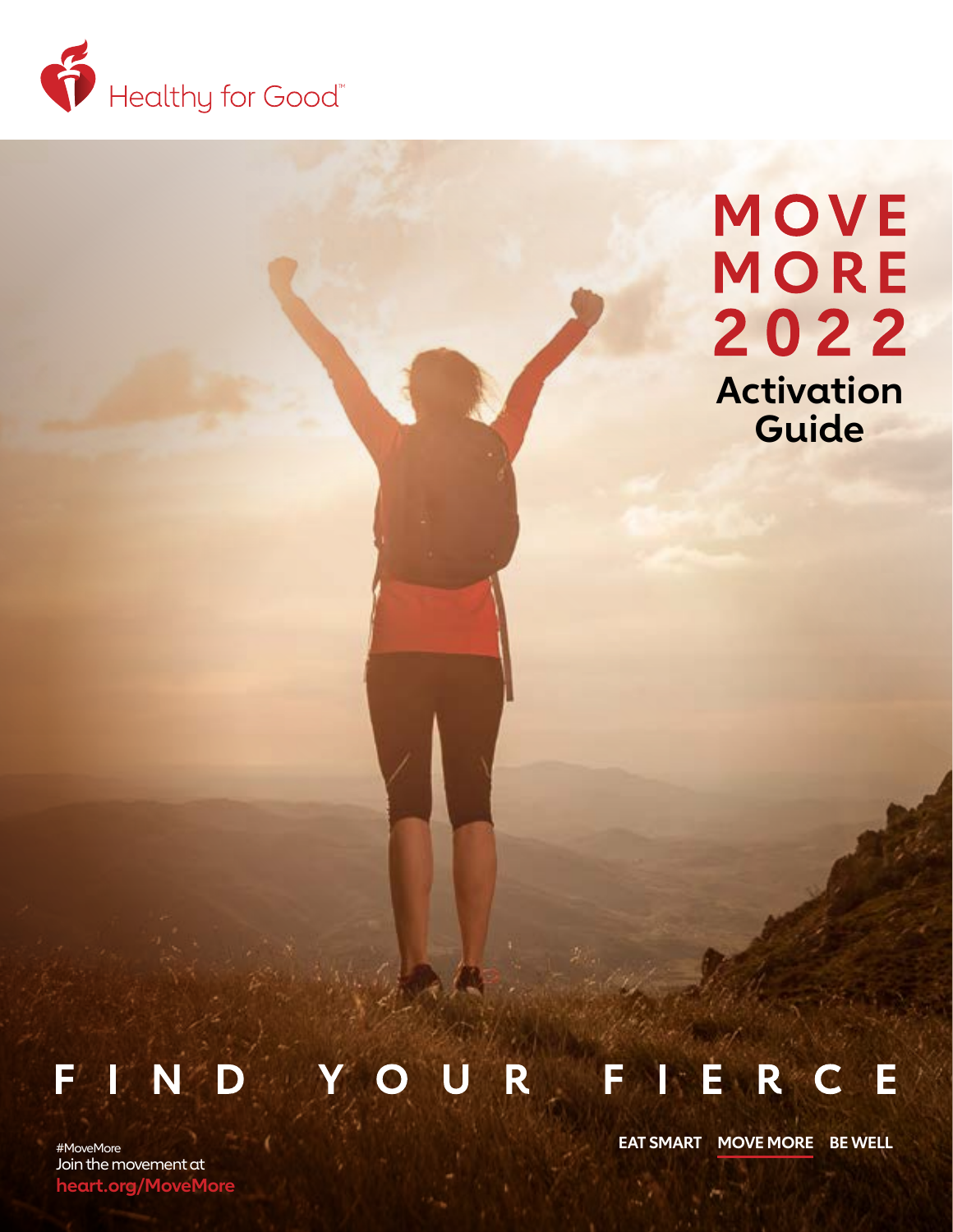

## **INTRODUCING HEALTHY FOR GOOD**



**What's good for your mind and body is good for your heart. That's why our new approach to this total health platform gives you simple resources to help nourish your mind, heart and body with science you can trust and tools you can use. Let's create healthy habits that stick!**

**Join us today — and get healthy for good. Here are the facts:**

#### **The guide includes information on:**

- [Four-Week Breakdown](#page-2-0)
- [Communication](#page-4-0)
- More [Resources](#page-7-0)

We're sitting too much. One in 4 U.S. adults sit for longer than eight hours each day,which can hurt your physical and mental health.

Physical activity is a powerful tool  $-$  and a mood **booster.** It also helps us reduce stress and lower the risk of heart disease and stroke. Getting the recommended amount of physical activity a day is linked to lower risk of diseases, improved mental health and lower risk of depression.

Staying active can help you feel, think, sleep and live better. Studies show that higher fitness levels are linked to better attention, learning, working memory and problem solving.Getting the recommended amount of physical activity can also curb depression.And you may just live longer!

Let's get started. Stand, stretch, walk, dance ... do whatever gets you moving! Here are a few tips.

**Start small.** Any movement is better than none, and more is better! Start out with just five minutes of movement and build from there or split it up throughout the day.

**Step outside — and keep stepping.** It's a great way to get moving and take in some sunlight, which can improve mood, boost immunity and help you get some vitamin D.

**Put a leash on it.** If you have a pet, get moving together! Exercise is a win-win for both of you.

**Commit to being fit.** Schedule time throughout the day to move. Set a reminder on your calendar, phone or journal.

Let us help. Choose from one of the American Heart Association's Fierce [5-minute movement break](https://www.heart.org/en/healthy-living/fitness/fitness-basics/move-more-together)  [videos](https://www.heart.org/en/healthy-living/fitness/fitness-basics/move-more-together) for inspiration.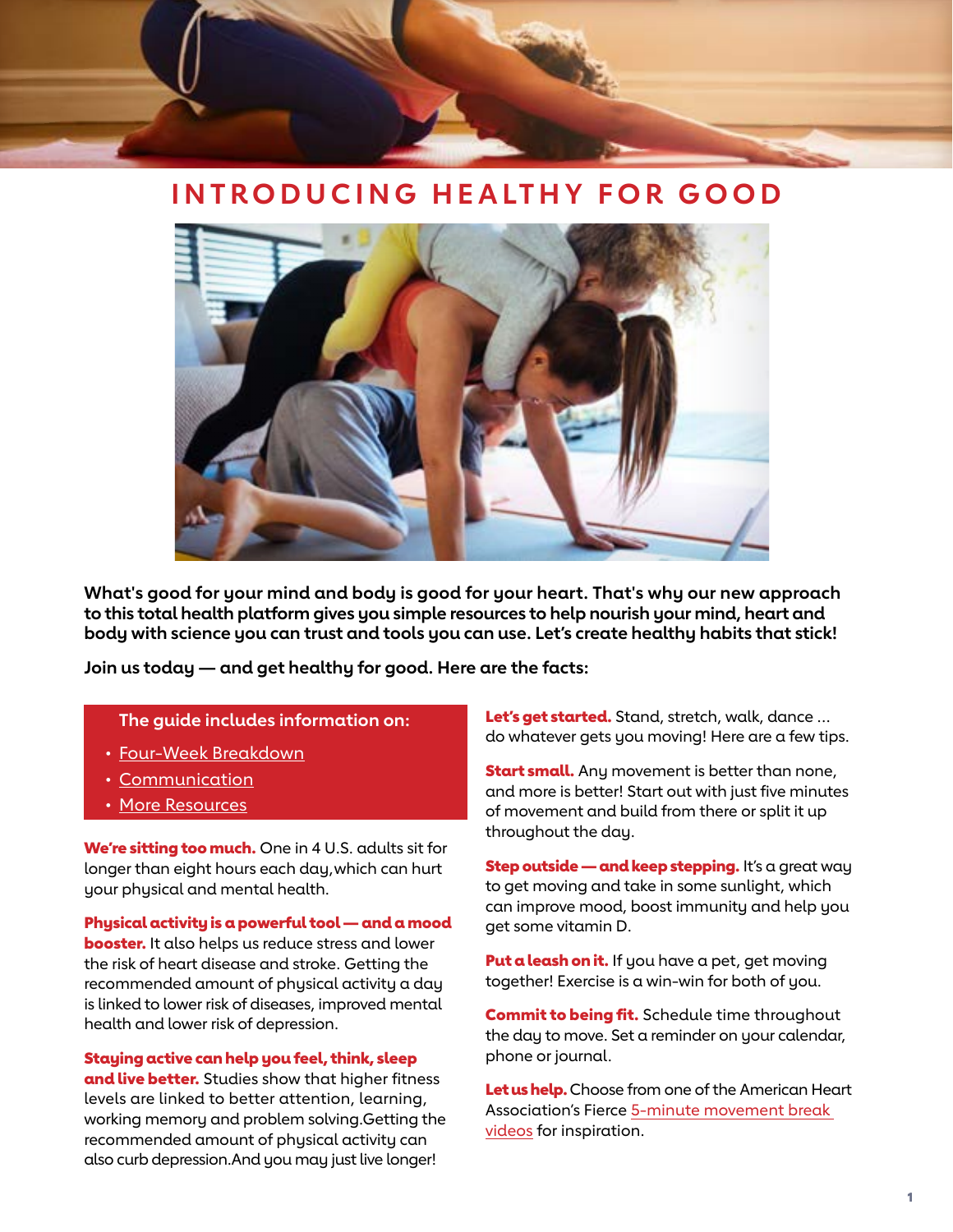<span id="page-2-0"></span>

## **FOUR-WEEK BREAKDOWN**

**Check out our four-week breakdown to help encourage and keep everyone moving more. Tips and featured content align with these themes:**

- **National Walking Day**
- **Benefits of Movement**
- **Move More**
- **Mental Well-Being and Healthy Habits**

### **Week One:**

Walking is one of the simplest ways to get active and stay active. With each step you take, you travel further down the path to a healthier lifestyle. Research has shown that walking can have a significant impact on your health by lowering your chances of heart disease. Get ready to walk on National Walking Day, April 6.

- [Fit in Walking Morning, Noon or Night](https://www.heart.org/en/healthy-living/fitness/walking/fit-in-walking-morning-noon-or-night)
- [Why Is Walking the Most Popular Form of Exercise?](https://www.heart.org/en/healthy-living/fitness/walking/why-is-walking-the-most-popular-form-of-exercise)
- [Move More with Your Pet](https://www.heart.org/en/healthy-living/healthy-bond-for-life-pets/move-more-with-your-pet)
- **[Treat Your Feet Right](https://www.heart.org/en/healthy-living/fitness/fitness-basics/treat-your-feet-right)**
- [Staying Hydrated Staying Healthy](https://www.heart.org/en/healthy-living/fitness/fitness-basics/staying-hydrated-staying-healthy)
- [Get the Right Sneakers for Your Workout Infographic](https://www.heart.org/en/healthy-living/fitness/getting-active/get-the-right-sneakers-for-your-workout-infographic)

### **Week Two:**

Every journey, including your own to better health and wellbeing, begins with just one step. Although getting and staying healthy can feel like a big challenge, it doesn't have to be. Working small, positive steps into your daily life can help you build a healthier life routine.

Tying those positive steps to other things you already do regularly — a practice called "habit stacking," or "habit chaining" — can help turn them into ironclad habits. For instance, you could take a daily habit, like brushing your teeth, and add in a little movement, like doing five squats.

- [How to Break Bad Habits and Change Behaviors](https://www.heart.org/en/healthy-living/healthy-lifestyle/mental-health-and-wellbeing/how-to-break-bad-habits-and-change-behaviors)
- [Read Some Fit Bits](https://www.heart.org/en/healthy-living/healthy-lifestyle/habits/fit-bits)
- [Remember, Easy Does It](https://www.heart.org/en/healthy-living/healthy-lifestyle/habits/easy-does-it)
- [Change Is a Mindset](https://www.heart.org/en/healthy-living/healthy-lifestyle/habits/change-is-a-mindset)
- [Get Ready, Get Set...](https://www.heart.org/en/healthy-living/healthy-lifestyle/habits/get-ready-get-set)
- [What's Your Endgame?](https://www.heart.org/en/healthy-living/healthy-lifestyle/habits/whats-your-endgame)
- [Prepare to Succeed](https://www.heart.org/en/healthy-living/healthy-lifestyle/habits/prepare-to-succeed)
- [Setbacks and Recovery: That's OK](https://www.heart.org/en/healthy-living/healthy-lifestyle/habits/setbacks-and-recovery-thats-ok)





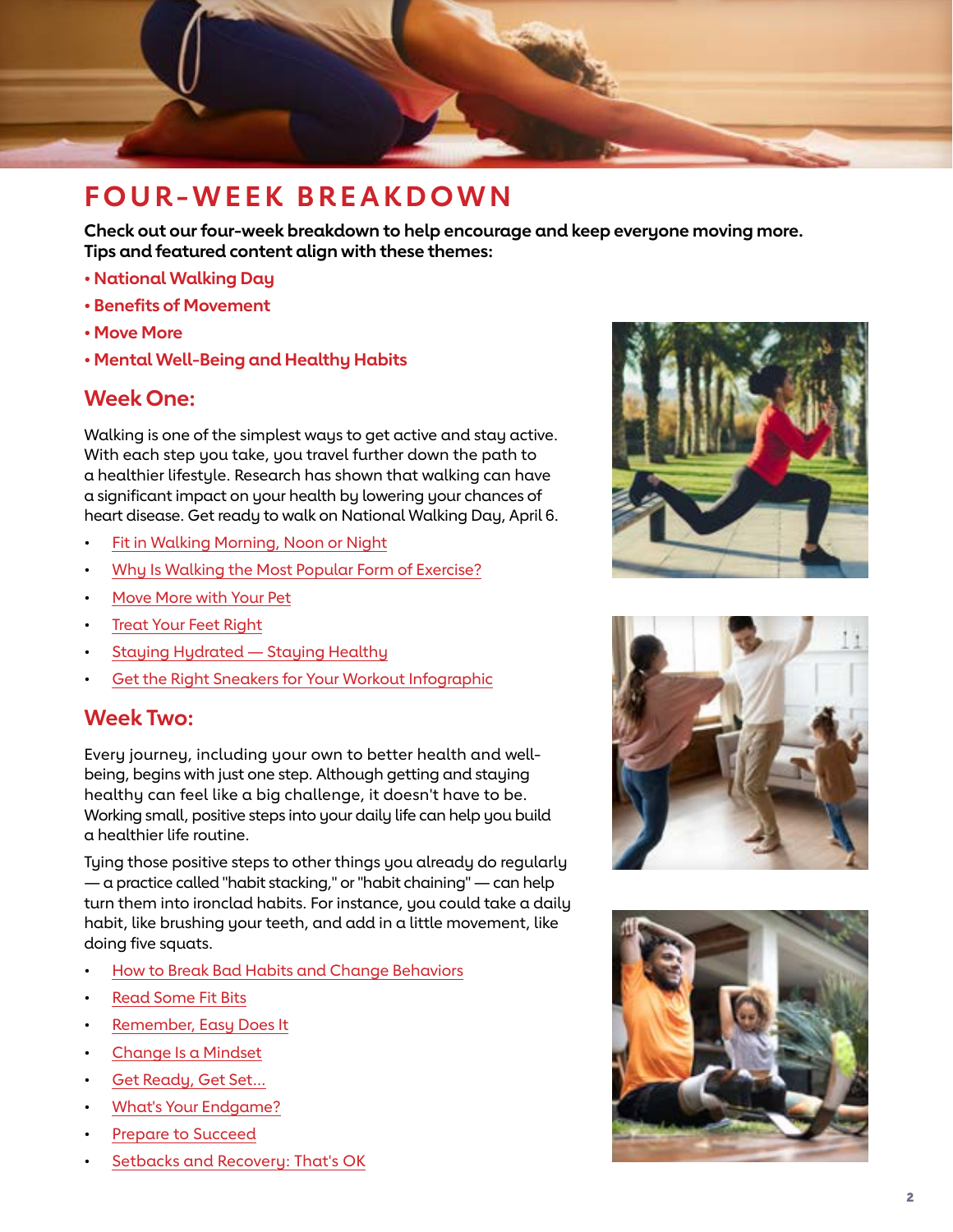

## **Week Three:**

Exercise is one of the best ways to keep your body healthy and release stress. Regular physical activity improves your mood, energy and sleep. Move more and stick with it! You'll build more opportunities to be active into your routine when you find ways to move that you like.

- [Working Out to Relieve Stress](https://www.heart.org/en/healthy-living/healthy-lifestyle/stress-management/working-out-to-relieve-stress)
- [Move More for Whole Body Health](https://www.heart.org/en/healthy-living/fitness/fitness-basics/move-more-for-whole-body-health-infographic)
- [How to Keep Cool During Warm Weather Workouts](https://www.heart.org/en/healthy-living/fitness/fitness-basics/how-to-keep-cool-during-warm-weather-workouts)
- [Make Every Move Count](https://www.heart.org/en/healthy-living/fitness/fitness-basics/make-every-move-count-infographic) Infographic
- [Limit Screen Time and Get Your Kids \(and the Whole Family\) Moving](https://www.heart.org/en/healthy-living/fitness/getting-active/limit-screen-time-and-get-your-kids-and-the-whole-family-moving)
- [No Time for Exercise? Here Are 7 Easy Ways to Move More!](https://www.heart.org/en/healthy-living/fitness/getting-active/no-time-for-exercise-here-are-7-easy-ways-to-move-more)
- [Hate Exercise? 5 Tips That May Change Your Mind](https://www.heart.org/en/healthy-living/fitness/staying-motivated/hate-exercise-5-steps-to-loving-exercise)
- [Warm Up, Cool Down](https://www.heart.org/en/healthy-living/fitness/fitness-basics/warm-up-cool-down)
- [Is Your Workout Working? Infographic](https://www.heart.org/en/healthy-living/fitness/fitness-basics/is-your-workout-working-infographic)

#### **Week Four:**

Let's get the whole family to move more! The American Heart Association recommends that healthy children stay active throughout the day. Kids 6 and older should get at least an hour of moderate to vigorous activity daily. This helps them maintain a healthy weight and keep their hearts, brains and bodies healthy.

- [Daily Tips to Help Keep Your Family Active](https://www.heart.org/en/healthy-living/fitness/getting-active/daily-tips-to-help-keep-your-family-active)
- [Recommendations for Physical Activity in Kids Infographic](https://www.heart.org/en/healthy-living/fitness/fitness-basics/aha-recs-for-physical-activity-in-kids-infographic)
- [How Can I Help My Child Be More Physically Active?](https://www.heart.org/en/healthy-living/fitness/fitness-basics/aha-recs-for-physical-activity-in-children)
- [How to Get Your Family Active](https://www.heart.org/en/healthy-living/fitness/getting-active/how-to-get-your-family-active)
- [Limit Screen Time and Get Your Kids and the Whole Family Moving](https://www.heart.org/en/healthy-living/fitness/getting-active/limit-screen-time-and-get-your-kids-and-the-whole-family-moving)
- **[Breaking Down Barriers to Fitness](https://www.heart.org/en/healthy-living/fitness/getting-active/breaking-down-barriers-to-fitness)**



*Find your fierce on a conference call.*



*Find your fierce during TV time.*



*Find your fierce on your way.*

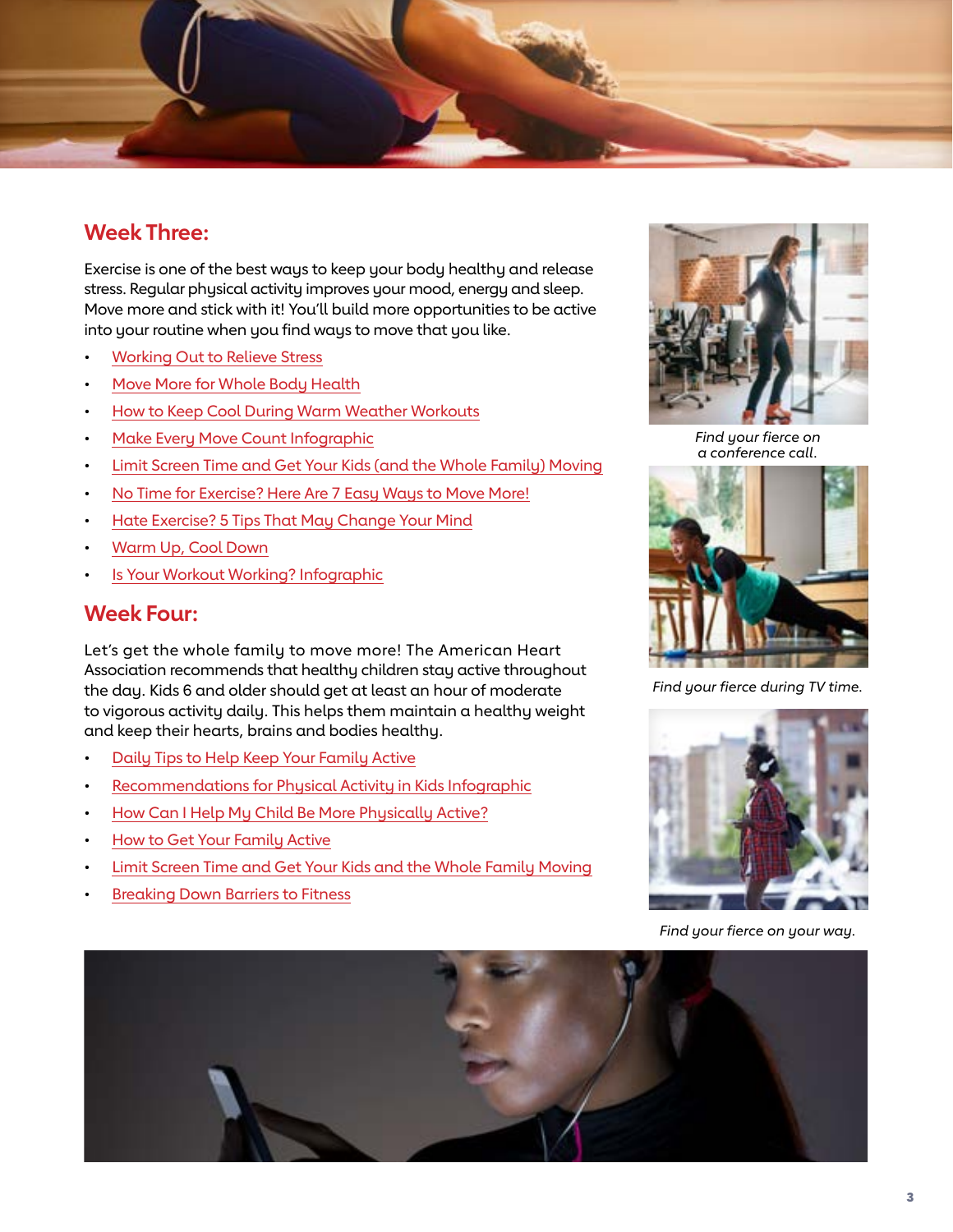<span id="page-4-0"></span>

## **CO M M U N I C AT I O N**

Use these messages to promote participation to Move More. Customize them to fit your needs and add a personal touch when possible for greater appeal to your audience.

## **Move More and National Walking Day Communications**

Use these messages to promote participation. Customize them to fit your needs and add personal touches to help get folks moving.

## **Support/Endorsement Request to Your Company's HR Department or Executive Leadership**

Our employees are going through stressful times. Now more than ever, we need to encourage them to focus on their mental and physical health. Exercise has numerous benefits, such as relieving stress, improving sleep, preventing chronic diseases and controlling weight. It may also help with cognitive skills, including memory and attention.

We can encourage a healthier way of living for our employees by getting Healthy for Good™ with the American Heart Association. During April, we're encouraging people to move more and commit to being physically active.

I would like your approval for our organization to participate in Move More Month and beyond. On National Walking Day, April 6, we'll ask everyone to participate in a short movement break, commit to moving more all month long and join Healthy for Good. We'll get free resources to help our employees get healthier and participate in a fun activity that fosters morale, team building and productivity. Learn more at [heart.org/MoveMoreTogether.](https://www.heart.org/en/healthy-living/fitness/fitness-basics/move-more-together)

## **Initial Messaging to Employees/Participants**

We're joining the American Heart Association to get Healthy for Good™. As more people are working and socializing at home, physical activity is more important than ever for maintaining physical and mental health. Science shows that being more active can help you feel, think and sleep better, so the American Heart Association recommends that we move more, with more intensity, and sit less.

We'll join millions of people nationwide who are committing to live a healthier lifestyle and get physically active. Here's what you can do to join in the celebration:

- Wear your sneakers and participate in at least one short movement break on National Walking Day, April 6. Share it on social with #MoveMore.
- Pledge to live a healthier lifestyle and start a habit of moving more. Participate in daily Fierce 5 movement breaks. Invite others to join you.
- Join Healthy for Good and follow the Healthy for Good Facebook and/or Twitter channels to get free tips, tools, recipes and more to help you stay motivated. Find out more at [heart.org/](https://www.heart.org/en/healthy-living/fitness/fitness-basics/move-more-together) [MoveMoreTogether](https://www.heart.org/en/healthy-living/fitness/fitness-basics/move-more-together).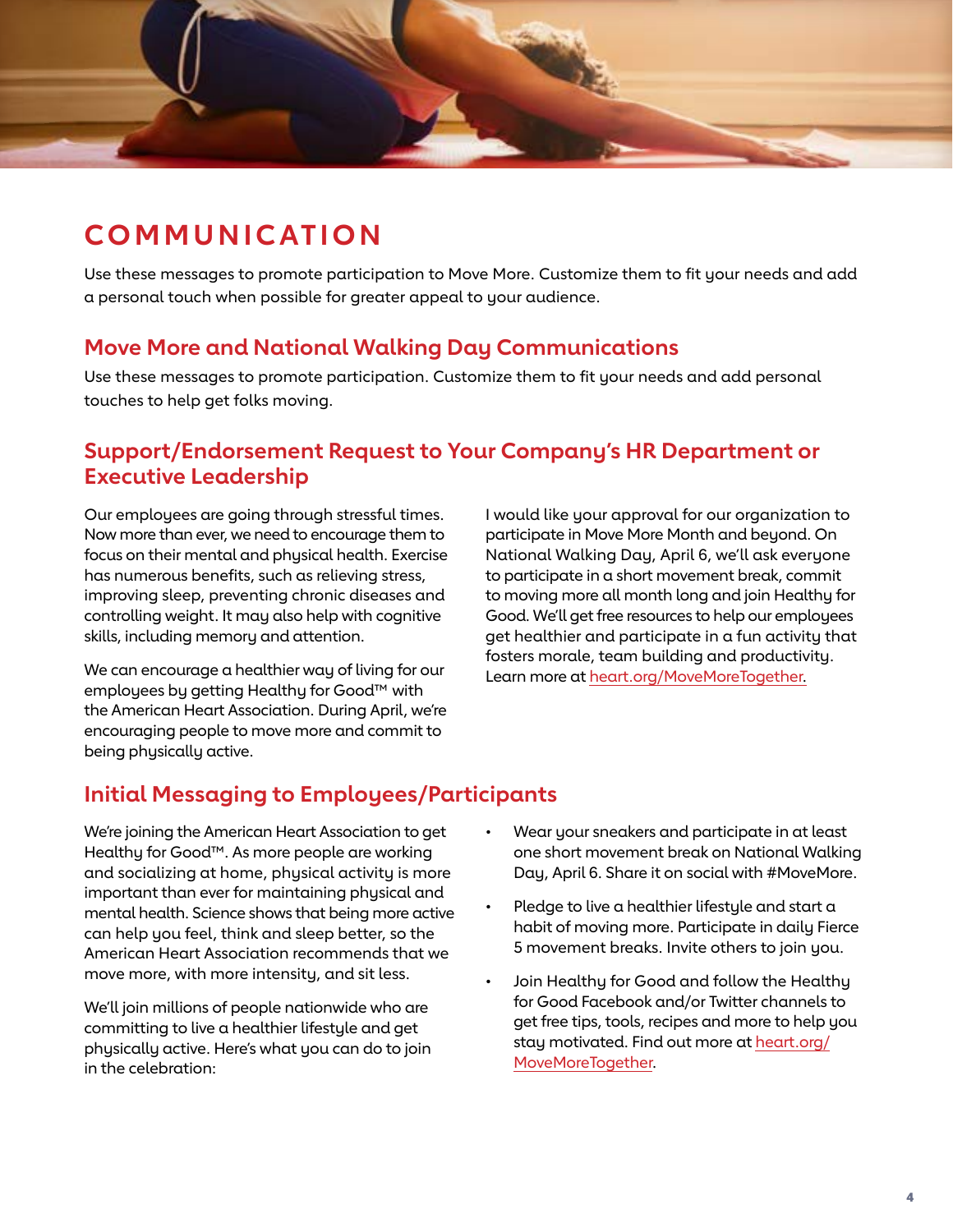

## **Initial Messaging to Employees/Participants**

We're joining the American Heart Association to get Healthy for Good™. As more people are working and socializing at home, physical activity is more important than ever for maintaining physical and mental health. Science shows that being more active can help you feel, think and sleep better, so the American Heart Association recommends that we move more, with more intensity, and sit less.

We'll join millions of people nationwide who are committing to live a healthier lifestyle and get physically active. Here's what you can do to join in the celebration:

• Wear your sneakers and participate in at least one short movement break on National Walking Day, April 6. Share it on social with #MoveMore.

## **National Walking Day Follow-Up**

- Pledge to live a healthier lifestyle and start a habit of moving more. Participate in daily Fierce 5 movement breaks. Invite others to join you.
- Join Healthy for Good and follow the Healthy for Good Facebook and/or Twitter channels to get free tips, tools, recipes and more to help you stay motivated. Find out more at heart.org/ MoveMoreTogether.

#### **Move More Encouragement**

*I'm joining with the American Heart Association to get Healthy for Good™!* I encourage everyone to Move More and Find Your Fierce by taking at least one short Fierce 5 movement break today and sharing it on your social channels. Find out more at [heart.org/MoveMoreTogether](https://www.heart.org/en/healthy-living/fitness/fitness-basics/move-more-together).

Thanks to everyone for moving more on National Walking Day! We had a lot of fun together and took a powerful first step to getting healthy and fit. [ADD MORE HERE IF DESIRED, e.g., recognition, announcement of winners, links to photos or social posts, etc.] Since we can't get healthy in one day, it's important to keep moving all month long and beyond. Take time now to schedule movement breaks and join Healthy for Good.

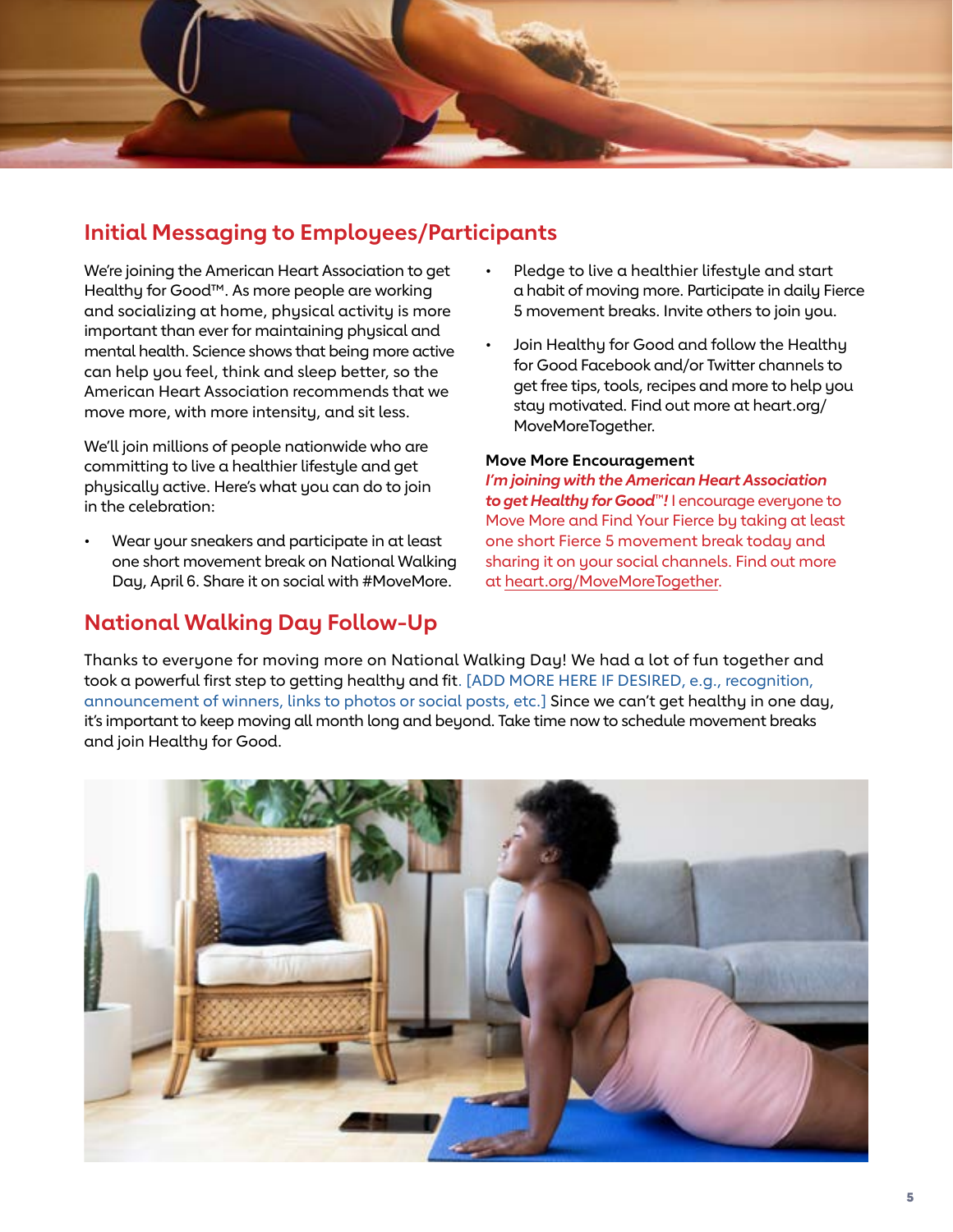

### **Move More Encouragement**

If you participated in National Walking Day, congratulations on taking the first step to a healthier lifestyle. If you didn't, don't worry. There are still ways to participate. You can:

- Schedule Fierce 5 movement breaks all month long.
- Follow the Healthy for Good™ [Facebook](https://www.facebook.com/AHAlivehealthy) and/or [Twitter](https://twitter.com/ahalivehealthy) channels to share and learn more tips.
- Join the American Heart Association's Healthy for Good movement and get tips and inspiration on eating smart and moving more.

Take time now to schedule your movement breaks. You'll be well on your way to moving more.

## **Move More Follow-Up**

Thank you for celebrating Move More with us. We had great participation and many of you committed to keeping your new healthy habits going. [ADD MORE HERE IF DESIRED, e.g., recognition, announcement of winners, etc.] Let's keep moving and take other simple steps to boost our physical and mental health. To find more resources, make sure you join Healthy for Good.